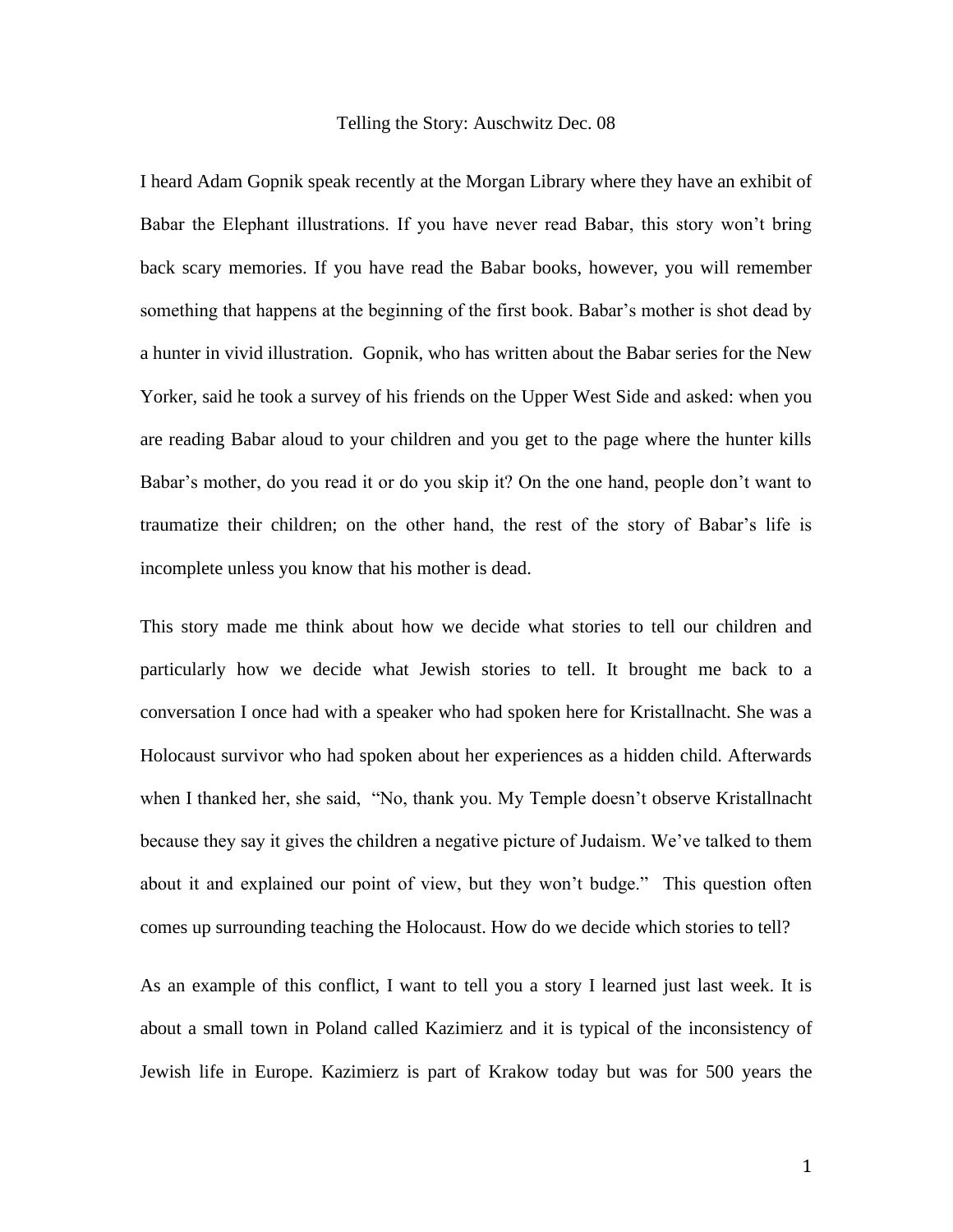separate district that housed Krakow's Jewish community. Jews had originally been invited to settle in Poland by King Kazimierz the Great after having been expelled from Western Europe. In 1335, King Kazimierz founded Kazimierz as an island town connected by bridge to Krakow proper. The old shores of an island in the Vistula River once defined its boundaries until the northern branch of the Vistula was filled in in the 19<sup>th</sup> century. For years, Krakow was largely a German city while Kazimierz was a Polish city. In 1495, Jews were expelled from Krakow and moved into the eastern part of Kazimierz.

Kazimierz was one of the most influential towns in the Middle Ages. It was the center of Jewish life in Poland until 1651 when the town was hit by a plague and 4 years later when the Swedish invaded. In the wake of these disasters, most of the Jewish community moved to Warsaw. The town fell on hard times until Austria took control of the area in 1796. They ordered Krakow's Jewish community to move to Kazimierz once again. This move turned out to be good for Kazimierz and good for the Jewish community. Jews redeveloped the area. A famous Rabbi named Moses Isserles lived and taught there; he was known as the Remah and a synagogue was named for his family. His grave is right next to the synagogue and has become a popular site where Hasidim gather to pray. By 1910, the Jewish population of this small town had risen to 32,000. There were as many as 120 synagogues at one point. Before the Nazis invaded Poland on September 1, 1939 and captured the city of Krakow on September 6, 1939, the Jewish population of Krakow numbered 68,482 and the district of Kazimierz was a vibrant center of Jewish life. The Jewish community of Krakow was forced into a ghetto area slightly south of Kazimierz. Jews who escaped joined the Polish Resistance. In 1943, the Nazis liquidated the ghetto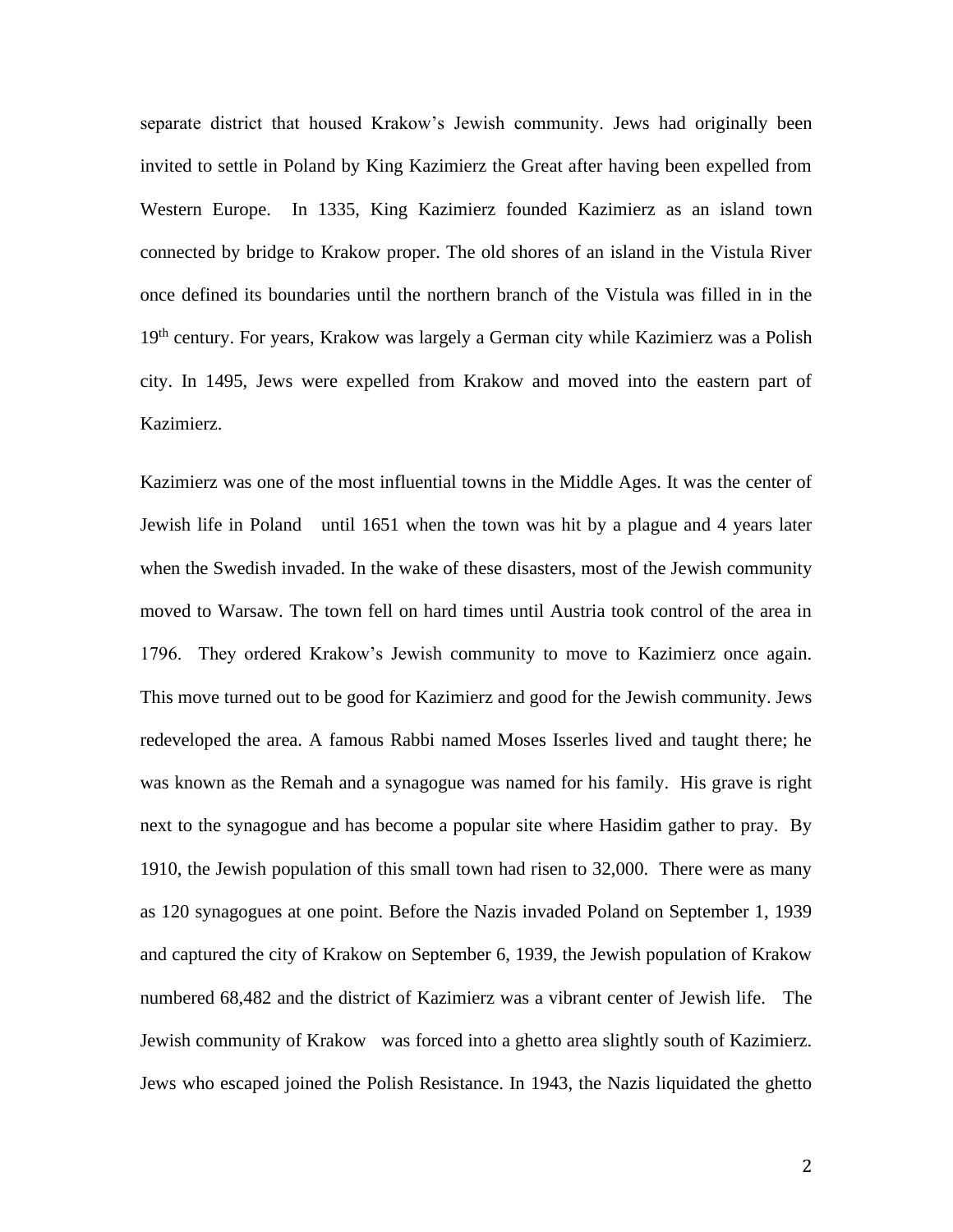and deported the Jewish community to nearby Auschwitz and other camps. Only 2000 original residents survived the war. In 1946 and again in 1968, there was a wave of anti-Semitism throughout Poland, which caused most of the Jews to leave for Israel or the USA. By the 1980ies, the only Jews left in Krakow were mostly elderly people living in the dilapidated buildings in Kazimierz.

Is this story worth telling? This is a typical story of a Jewish community in Europe. It was secure, then it wasn't; it was safe, then beset by pogroms. It was a center of Jewish learning that contributed to the general culture of the area, and then it was destroyed. As if this up and down history were not enough, that is not the end of the story. There are two more parts to the story of post-war Kazimierz. For many years after the war and under communism, the Kazimierz district was a run down neighborhood that located elsewhere would've been called a slum. Today, it has been reconstructed and is filled with thriving art galleries, bistros and music. Part of this reconstruction was due to Steven Spielberg. This was the area where he chose to film Schindler's list. He actually reconstructed the old Jewish ghetto that had been south of Kazimierz in Kazimierz itself. I don't remember the movie well enough that I can tell you I recognized locations, but I am sure if I saw it again I would. In fact, you can take a tour that is called in the Footsteps of Schindler's List. It goes from Kazimierz to Auschwitz and Birkenau. The original factory that housed Oskar Schindler's workers is due to be reconstructed and opened in 2009. As a result of the movie and this rebuilding, there has been in influx of tourism into the area. You can walk on the cobblestone streets and see Jewish-style restaurants and Jewish bookstores. You can see the outside of the house where Helena Rubenstein was born. The wrought iron fence on the square has the shape of a 7 branched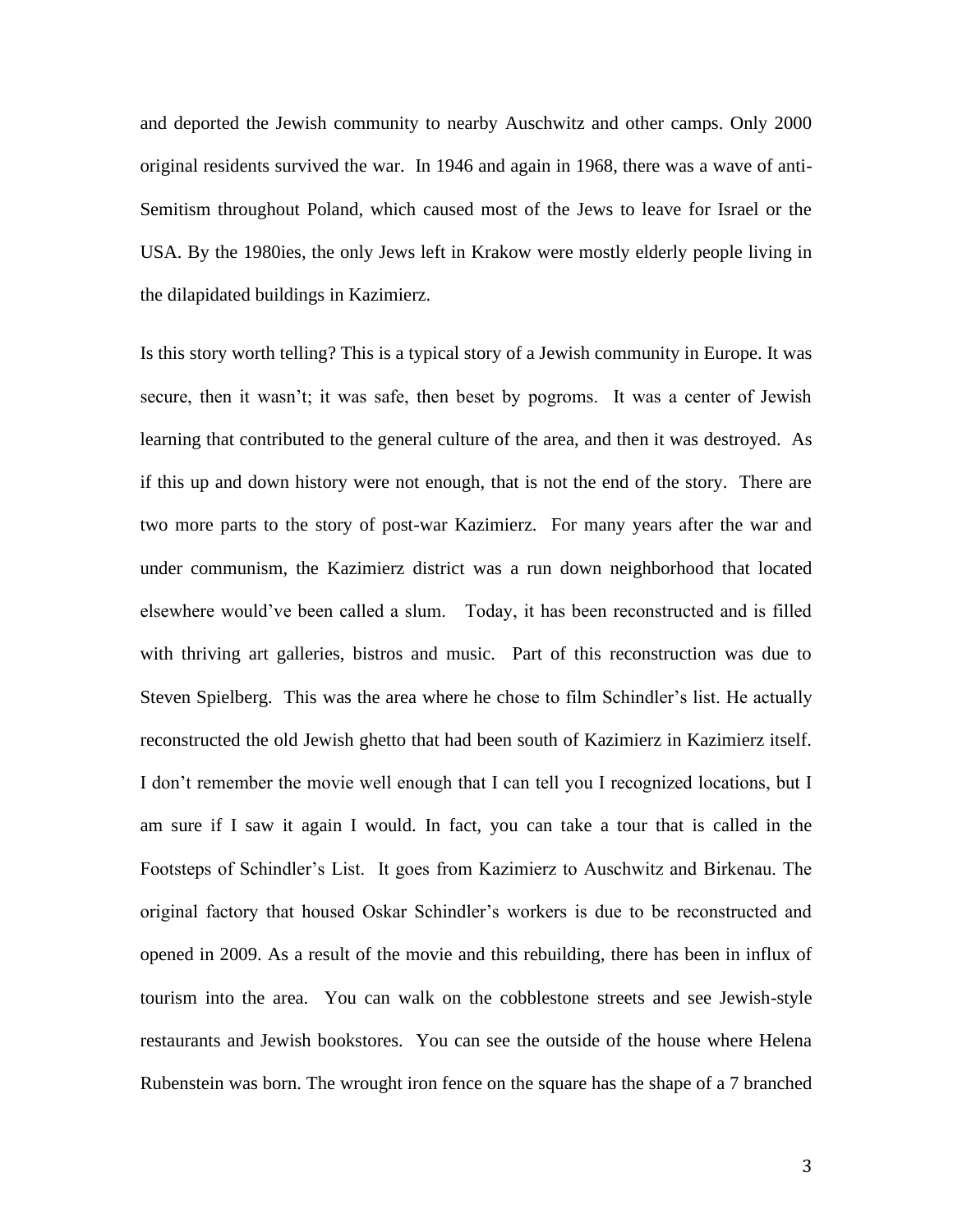menorah embedded in it. There are 7 synagogues open for tourism, two that function on a weekly basis for the elderly Jews who live there. There is a new museum of Jewish life in Kazimierz which describes itself like this: "We have divided the exhibition into five sections, corresponding to different ways in which the subject can be approached: sadness in confronting ruins; interest in the original culture; horror at the process of destruction; and recognition of the efforts to preserve the traces of memory. We end with a section showing some of the people who are involved, in different ways, with recreating and preserving the memory of the Polish Jewish past." Spielberg himself has made donations to the town to promote these kinds of remembrances.

And the second part to the modern story of Kazimierz is the annual Jewish Culture Festival held in June. I quote from its website:

"The First Jewish Culture Festival took place in 1988 and its program focused on a scholarly conference on the encounter between two cultures, Jewish and Polish... For over a week, Kazimierz resounds with synagogue song, klezmer music, and Hasidic, classical, and Jewish folk music. There are films, performances, presentations, and exhibitions to see and stories told by the Jews about their culture to listen to. In its present form, the Festival not only introduces the living Jewish tradition to a wide audience, but also offers a share of the joy in creating that tradition. Workshops in Hasidic dance and song, klezmology, Hebrew calligraphy, Jewish paper cutting and cooking, conducted by people from both Ashkenazy and Sephardic culture, attract numerous learners. Every year, the Festival puts on over 100 events featuring dozens of performers and thousands of participants from all over the world. During the most recent Festival, 13,000 people attended "

4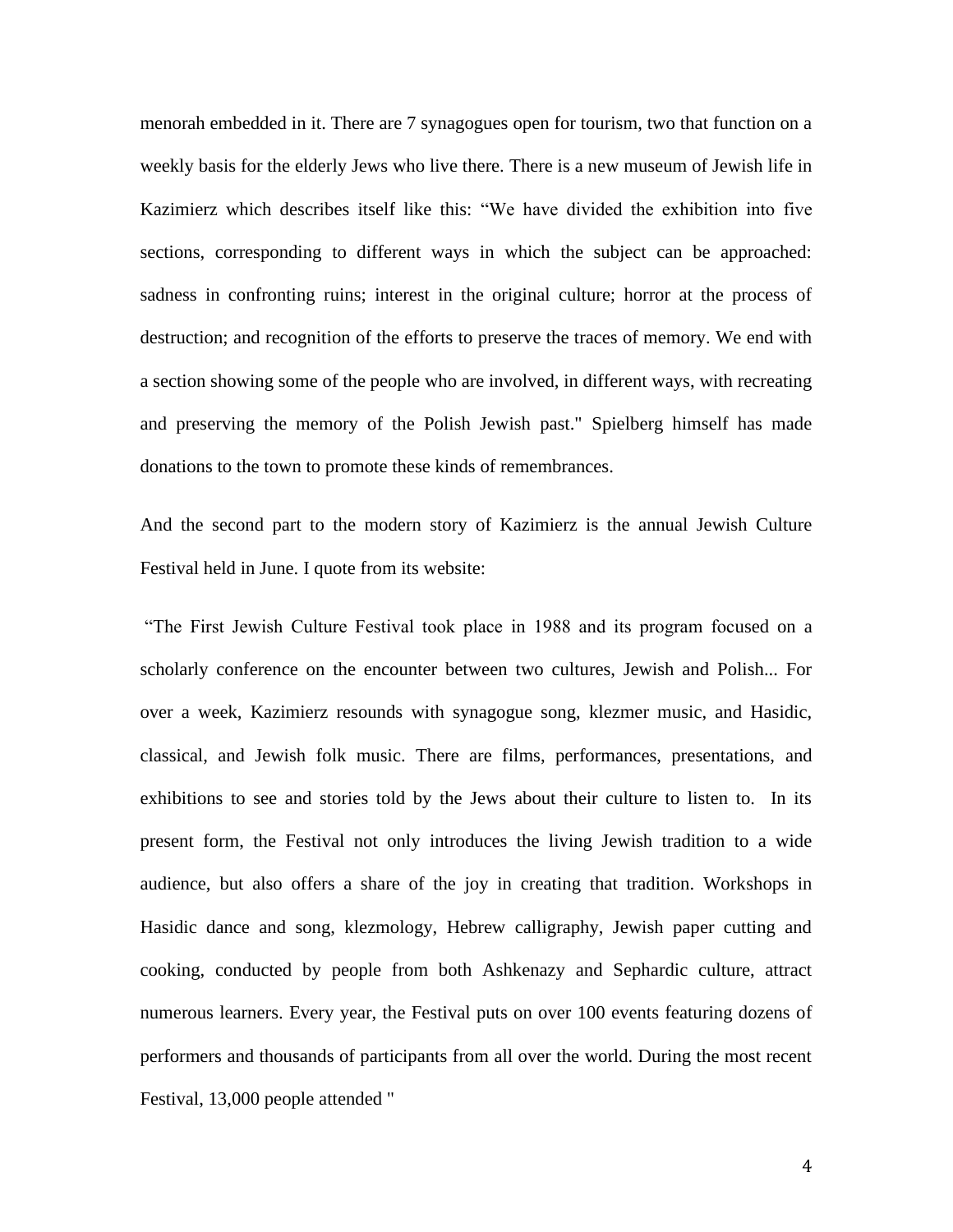I haven't been to this festival, but I confess that there is something creepy about telling this story. How can there be a Jewish culture without Jews? The Jewish Culture Festival is a festival run by non-Jews primarily for the non-Jewish world. Even the bulk of the klezmer musicians aren't Jewish. The closest thing to a living Jewish community in Krakow is carved wooden Jews you can buy at tourist kiosks. And yet – this festival is an attempt to express the music of what once was a living Judaism. It doesn't present just the story of the death of Jews at Auschwitz; it also presents the story of the life of Jews in Kazimierz. It encourages the retelling of Jewish stories that otherwise would have been buried at Auschwitz. IN fact, there is  $17<sup>th</sup>$  century legend I had heard before but hadn't been aware that it was set in Kazimierz until I read it again in a  $17<sup>th</sup>$  century synagogue there:

"The founder of the synagogue is the hero of a well-known legend deriving from the Tales of 1001 Nights. Ayzik Jakubowicz, a pious but poor Jew, dreamed that there was treasure hidden under the old bridge in Prague. Without delay, he made his way there. On arrival, it turned out the bridge was guarded by a squad of soldiers and that digging was out of the question. Ayzik told the officer about his dream, promising him half of the booty. The officer retorted, "Only fools like Polish Jews can possibly believe in dreams. For several nights now I have been dreaming that in the Jewish town of Kazimierz there is hidden treasure in the oven of the home of the poor Jew Ayzik Jakubowicz. Do you think I am so stupid as to go all the way to Cracow and look for the house of this Isaac the son of Jacob?" Ayzik returned home immediately, took the oven apart, found the treasure and became rich. After this it was said: 'There are some things which you can